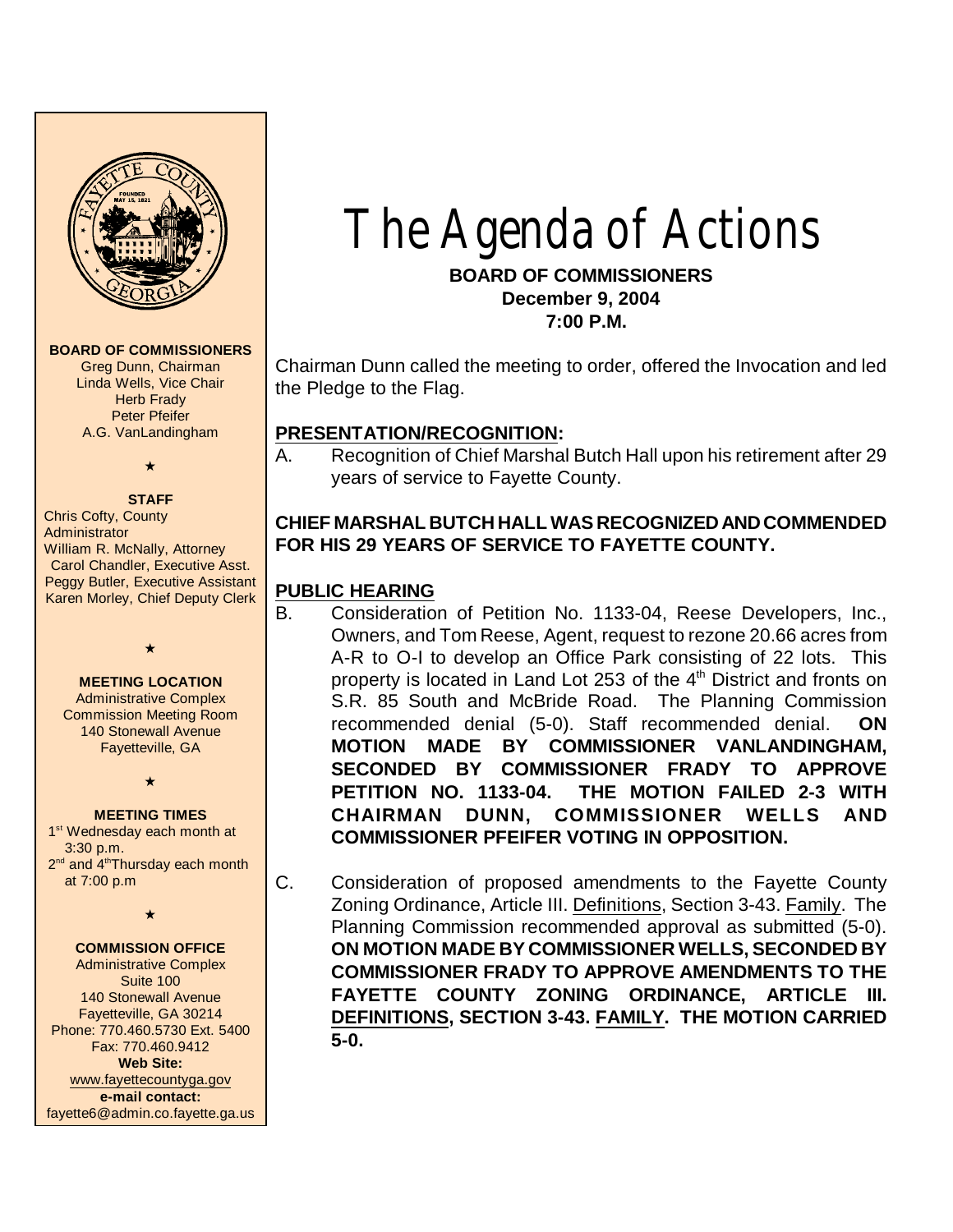#### **NEW BUSINESS:**

D. Consideration of appointment to the at-large seat on the Planning Commission currently held by Bill Beckwith.

**ON MOTION MADE BY COMMISSIONER WELLS, SECONDED BY COMMISSIONER FRADY TO REAPPOINT BILL BECKWITH TO THE AT-LARGE SEAT ON THE PLANNING COMMISSION FOR A THREE YEAR TERM COMMENCING ON JANUARY 1, 2005 AND EXPIRING ON DECEMBER 31, 2007. THE MOTION CARRIED 5-0.**

E. Consideration of appointment to District 3 Post on the Planning Commission to replace Bob Harbison who is retiring and relocating.

# **IT WAS THE CONSENSUS OF THE BOARD TO TABLE THIS ITEM TO THE JANUARY 5, 2005 COMMISSIONERS' MEETING.**

F. Consideration of appointment to the at-large position on the Zoning Board of Appeals for a three year term commencing January 1, 2005 and expiring on December 31, 2007.

**ON MOTION MADE BY COMMISSIONER VANLANDINGHAM, SECONDED BY COMMISSIONER WELLS TO REAPPOINT TOM MAHON TO THE AT-LARGE SEAT ON THE ZONING BOARD OF APPEALS FOR A THREE YEAR TERM COMMENCING ON JANUARY 1, 2005 AND EXPIRING ON DECEMBER 31, 2007. THE MOTION CARRIED 5-0.**

G. Consideration of appointment to the at-large position on the Zoning Board of Appeals for a three year term commencing January 1, 2005 and expiring on December 31, 2007.

**ON MOTION MADE BY COMMISSIONER VANLANDINGHAM, SECONDED BY COMMISSIONER WELLS TO REAPPOINT LARRY BLANKS TO THE AT-LARGE SEAT ON THE ZONING BOARD OF APPEALS FOR A THREE YEAR TERM COMMENCING ON JANUARY 1, 2005 AND EXPIRING ON DECEMBER 31, 2007. THE MOTION CARRIED 5-0.**

H. Consideration of appointment to the at-large position on the Zoning Board of Appeals for a three year term commencing January 1, 2005 and expiring on December 31, 2007.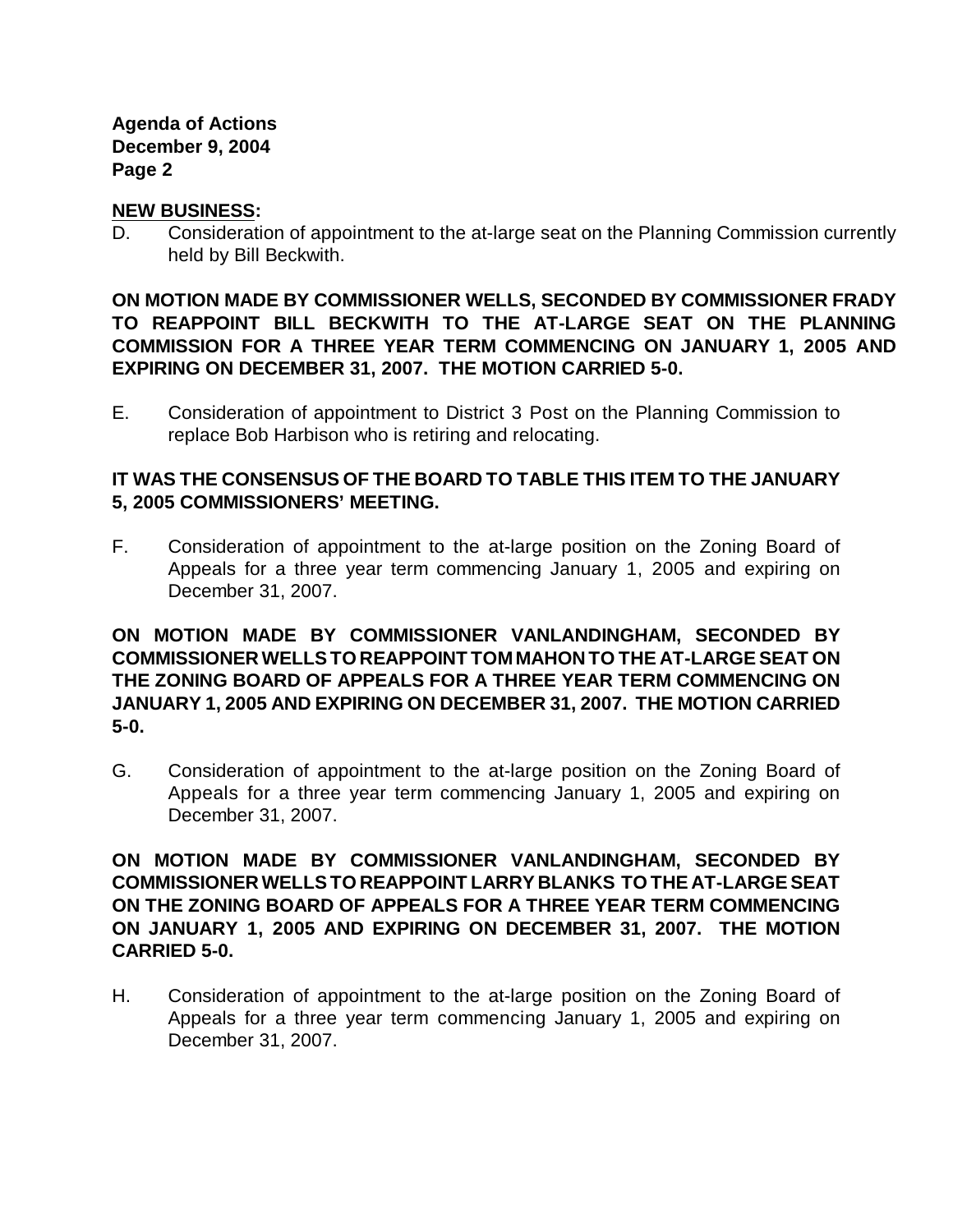**ON MOTION MADE BY COMMISSIONER VANLANDINGHAM, SECONDED BY COMMISSIONER WELLS TO REAPPOINT RON MABRA TO THE AT-LARGE SEAT ON THE ZONING BOARD OF APPEALS FOR A THREE YEAR TERM COMMENCING ON JANUARY 1, 2005 AND EXPIRING ON DECEMBER 31, 2007. THE MOTION CARRIED 5-0.**

I. Discussion by Commissioner VanLandingham regarding the County's administration of the Family Medical Leave Act (FMLA).

**ON MOTION MADE BY COMMISSIONER VANLANDINGHAM, SECONDED BY COMMISSIONER FRADY TO AMEND THE COUNTY'S POLICY REGARDING ADMINISTRATION OF THE FAMILY MEDICAL LEAVE ACT (FMLA). THE MOTION FAILED 2-3 WITH CHAIRMAN DUNN, COMMISSIONER WELLS AND COMMISSIONER PFEIFER VOTING IN OPPOSITION.** 

J. Consideration of Agreement with the Public Defender's Office to provide indigent defense services.

# **IT WAS THE CONSENSUS OF THE BOARD TO TABLE THIS ITEM TO THE JANUARY 5, 2005 COMMISSIONERS' MEETING.**

# **CONSENT AGENDA: ON MOTION MADE BY COMMISSIONER WELLS, SECONDED BY COMMISSIONER PFEIFER TO APPROVE THE CONSENT AGENDA AS PRESENTED. THE MOTION CARRIED 5-0.**

- 1. Approval of request from Director of Purchasing Tim Jones to award bid to low bidder SSFW Landscape Management for grass mowing at Brooks Park in the amount of \$1,122.50 per month and mowing at Kiwanis Park in the amount of \$2,243.75 per month and award bid to low bidder SIG Facility Management for grass mowing at McCurry Park in the amount of \$1,950 per month.
- 2. Approval of request from Chief Tax Assessor Ellen Mills to approve abatement of taxes for assets or real estate for four properties that are either not taxable or are duplicated.
- 3. Approval of request from Chief Jack Krakeel of Fire and Emergency Services for authorization to submit a grant request to the Georgia Emergency Management Agency for funding to assist the county in acquisition of additional emergency warning sirens.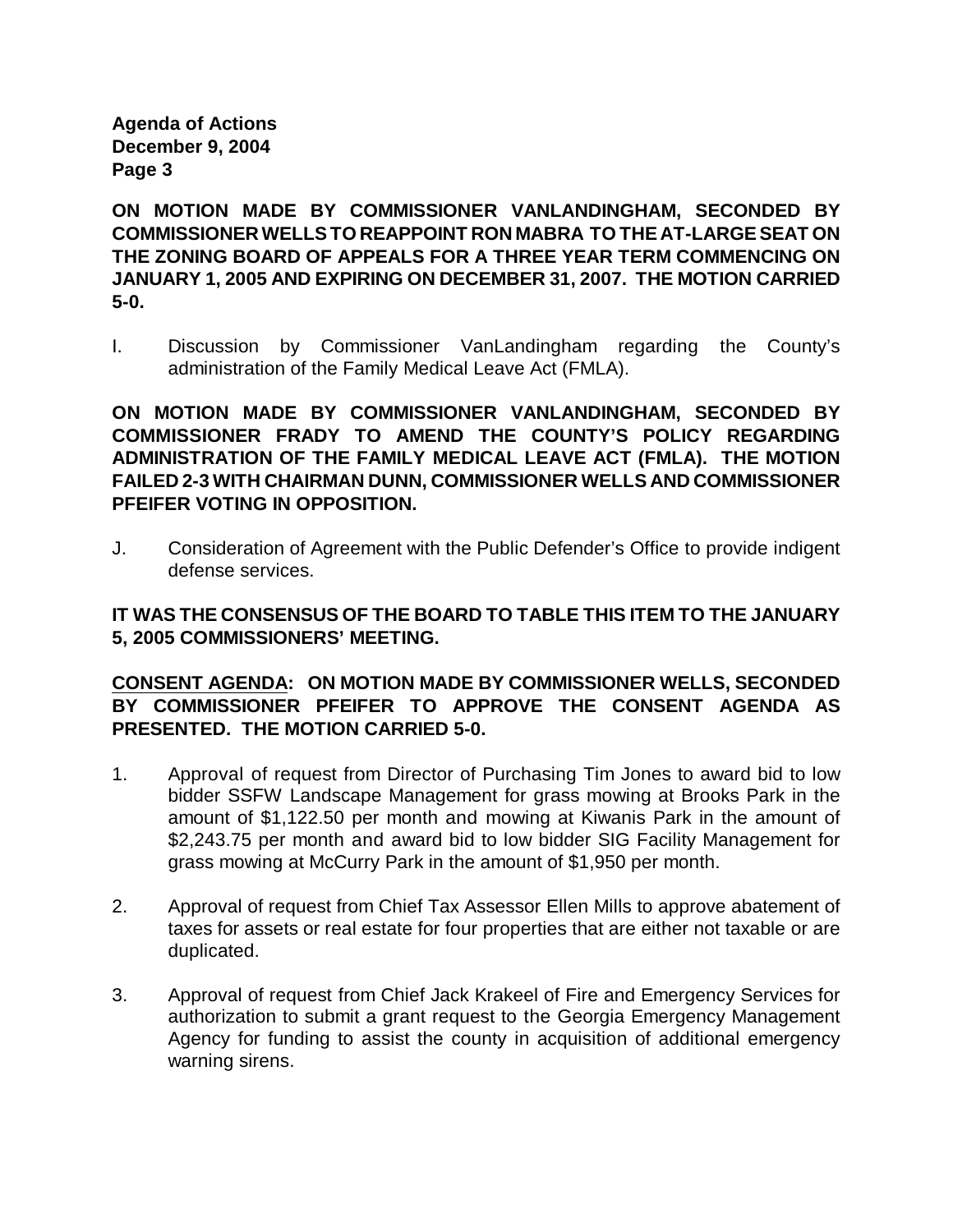- 4. Approval of request from Water System Director Tony Parrott to approve a request from the Peachtree City Park and Recreation Department to place a flyer in Peachtree City residents' water bills regarding a needs assessment survey.
- 5. Approval of Agreement with Georgia Department of Natural Resources for reimbursement from the Hazardous Waste Trust Fund in the amount of \$87,469.
- 6. Approval of minutes for Board of Commissioners meeting held on November 18, 2004.

## **PUBLIC COMMENT:**

Members of the public are allowed up to five minutes each to address the Board on issues of concern other than those items which are on this evening's agenda.

## **NONE.**

## **STAFF REPORTS:**

**DISCUSSION OF A SENIOR CENTER:** Commissioner VanLandingham asked for the Board's consideration in committing its assistance to the building of a senior citizens recreation center.

**ON MOTION MADE BY COMMISSIONER VANLANDINGHAM, SECONDED BY CHAIRMAN DUNN THAT THE BOARD VOTE TO SUPPORT THE CONSTRUCTION OF A SENIOR SERVICES RECREATION CENTER. THE MOTION CARRIED 4-1 WITH COMMISSIONER WELLS VOTING IN OPPOSITION.**

**ON MOTION MADE BY COMMISSIONER FRADY, SECONDED BY COMMISSIONER VANLANDINGHAM THAT STAFF PROCEED TO GATHER ALL INFORMATION PERTINENT TO THIS PROJECT INCLUDING THE SIZE OF THE BUILDING, HOW MANY PEOPLE WOULD NEED TO BE ACCOMMODATED AND HOW MUCH MONEY WOULD BE SPENT AND FURNISH THIS INFORMATION TO THE BOARD AS SOON AS POSSIBLE. THE MOTION CARRIED 4-1 WITH COMMISSIONER WELLS VOTING IN OPPOSITION.**

**EXECUTIVE SESSION:** Attorney McNally requested an executive session to discuss five legal items.

**EXECUTIVE SESSION: ON MOTION MADE BY COMMISSIONER WELLS, SECONDED BY COMMISSIONER PFEIFER TO ADJOURN TO EXECUTIVE SESSION TO DISCUSS FIVE LEGAL ITEMS. THE MOTION CARRIED 5-0.**